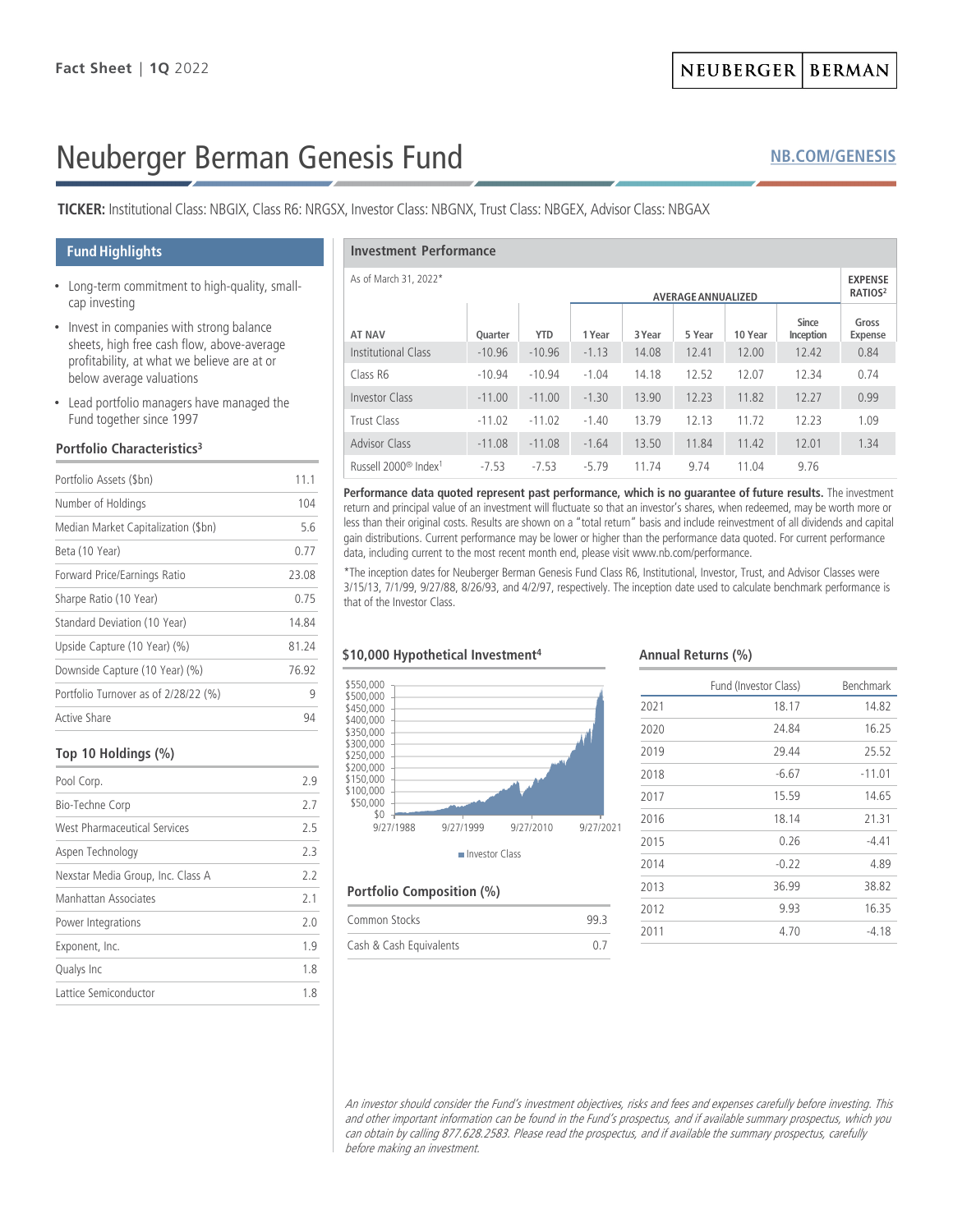#### **Sector Breakdown (%)5**

|                               | Fund | Benchmark |
|-------------------------------|------|-----------|
| Information Technology        | 26.8 | 13.7      |
| Industrials                   | 21.9 | 15.5      |
| Financials                    | 13.6 | 15.9      |
| <b>Health Care</b>            | 12.5 | 16.6      |
| <b>Consumer Discretionary</b> | 11.8 | 10.1      |
| <b>Communication Services</b> | 3.9  | 3.2       |
| Materials                     | 3.3  | 4.0       |
| Consumer Staples              | 3.0  | 3.5       |
| Real Estate                   | 1.3  | 7.8       |
| Energy                        | 0.0  | 6.6       |
| Utilities                     | 0.0  | 30        |
|                               |      |           |

**Morningstar Overall RatingTM**

Institutional Class:  $\star \star \star \star$ 

(Out of 580 Small Growth funds)

The Morningstar ratings for Neuberger Berman Genesis Fund – Institutional Class for the 3-, 5- and 10- year periods ended March 31, 2022 was 4 stars (out of 580 Small Growth Funds), 3 stars (out of 521 Small Growth Funds) and 4 stars (out of 391 Small Growth Funds), respectively. Morningstar calculates a Morningstar rating based on a risk adjusted total return.

## **Management Team**

#### **JUDITH VALE, CFA**

42 Years of Industry Experience

**ROBERT D'ALELIO** 43 Years of Industry Experience

**BRETT REINER** 22 Years of Industry Experience

**GREGORY G. SPIEGEL** 27 Years of Industry Experience

Foreign securities involve risks in addition to those associated with comparable U.S. securities.

An individual security may be more volatile, and may perform differently, than the market as a whole.

Markets may be volatile and values of individual securities and other investments, including those of a particular type, may decline significantly in response to adverse issuer, political, regulatory, market, economic or other developments that may cause broad changes in market value, public perceptions concerning these developments, and adverse investor sentiment or publicity.

National economies are increasingly interconnected, as are global financial markets, which increases the possibilities that conditions in one country or region might adversely impact issuers in a different country or region. Some countries, including the U.S., have in recent years adopted more protectionist trade policies. The rise in protectionist trade policies, changes to some major international trade agreements and the potential for changes to others, could affect the economies of many nations in ways that cannot necessarily be foreseen at the present time. Equity markets in the U.S. and China have been very sensitive to the outlook for resolving the U.S.-China "trade war," a trend that may continue in the future.

High public debt in the U.S. and other countries creates ongoing systemic and market risks and policymaking uncertainty, and there may be a further increase in the amount of debt due to the economic effects of the COVID-19 pandemic and ensuing public health measures. Governments and central banks have moved to limit the potential negative economic effects of the COVID-19 pandemic with interventions that are unprecedented in size and scope and may continue to do so, but the ultimate impact of these efforts is uncertain. Governments' efforts to limit potential negative economic effects of the pandemic may be altered, delayed, or eliminated at inopportune times for political, policy or other reasons. Interest rates have been unusually low in recent years in the U.S. and abroad, and central banks have reduced rates further in an effort to combat the economic effects of the COVID-19 pandemic. Because there is little precedent for this situation, it is difficult to predict the impact on various markets of a significant rate increase or other significant policy changes. Over the longer term, rising interest rates may present a greater risk than has historically been the case due to the current period of relatively low rates and the effect of government fiscal and monetary policy initiatives and potential market reaction to those initiatives or their alteration or cessation.

The Fund may experience periods of large or frequent redemptions that could cause the Fund to sell assets at inopportune times or at a loss or depressed value.

Redemption risk is heightened during periods of declining or illiquid markets.

To the extent the Fund invests more heavily in particular sectors, its performance will be especially sensitive to developments that significantly affect those sectors.

Compared to larger companies, small- and mid-cap companies may depend on a more limited management group, may have a shorter history of operations, and may have limited product lines, markets or financial resources. The securities of small- and mid-cap companies are often more volatile and less liquid than the securities of larger companies and may be more affected than other types of securities by the underperformance of a sector or during market downturns.

Value stocks may remain undervalued or may decrease in value during a given period or may not ever realize what the portfolio management team believes to be their full value.

A decline in the Fund's average net assets during the current fiscal year due to market volatility or other factors could cause the Fund's expenses for the current fiscal year to be higher than the expense information presented.

The Fund and its service providers, and your ability to transact with the Fund, may be negatively impacted due to operational matters arising from, among other problems, human errors, systems and technology disruptions or failures, or cybersecurity incidents. It is not possible for the Manager or the other Fund service providers to identify all of the cybersecurity or other operational risks that may affect the Fund or to develop processes and controls to completely eliminate or mitigate their occurrence or effects.

Risk is an essential part of investing and no risk management program can eliminate the Fund's exposure to adverse events.

For each retail mutual fund with at least a three-year history, Morningstar calculates a Morningstar Rating based on a Morningstar Risk-Adjusted Return measure that accounts for variation in a fund's monthly performance (including the effects of sales charges, loads and redemption fees), placing more emphasis on downward variations and rewarding consistent performance. The top 10% of funds in each category receive five stars, the next 22.5% receive four stars, the next 35% receive three stars, the next 22.5% receive two stars and the bottom 10% receive one star. (Each share class is counted as a fraction of one fund within this scale and rated separately, which may cause slight variations in the distribution percentages.) The Overall Morningstar Rating for a retail mutual fund is derived from a weighted average of the performance figures associated with its three-, five- and 10-year (if applicable) Morningstar Rating metrics. Ratings are ©2022 Morningstar, Inc. All Rights Reserved. The information contained herein: (1) is proprietary to Morningstar and/or its content providers; (2) may not be copied or distributed; and (3) is not warranted to be accurate, complete or timely. Neither Morningstar nor its content providers are responsible for any damages or losses arising from any use of this information.

1 The Russell 2000<sup>®</sup> Index is a float-adjusted market capitalization-weighted index that measures the performance of the small-cap segment of the U.S. equity market. It includes approximately 2,000 of the smallest securities in the Russell 3000® Index (which measures the performance of the 3,000 largest U.S. public companies based on total market capitalization). The index is rebalanced annually in June. Please note that indices do not take into account any fees and expenses or taxes of investing in the individual securities that they track, and that individuals cannot invest directly in any index. Data about the performance of these indices are prepared or obtained by the Manager and include reinvestment of all dividends and capital gain distributions. The Fund may invest in many securities not included in the above-described index.